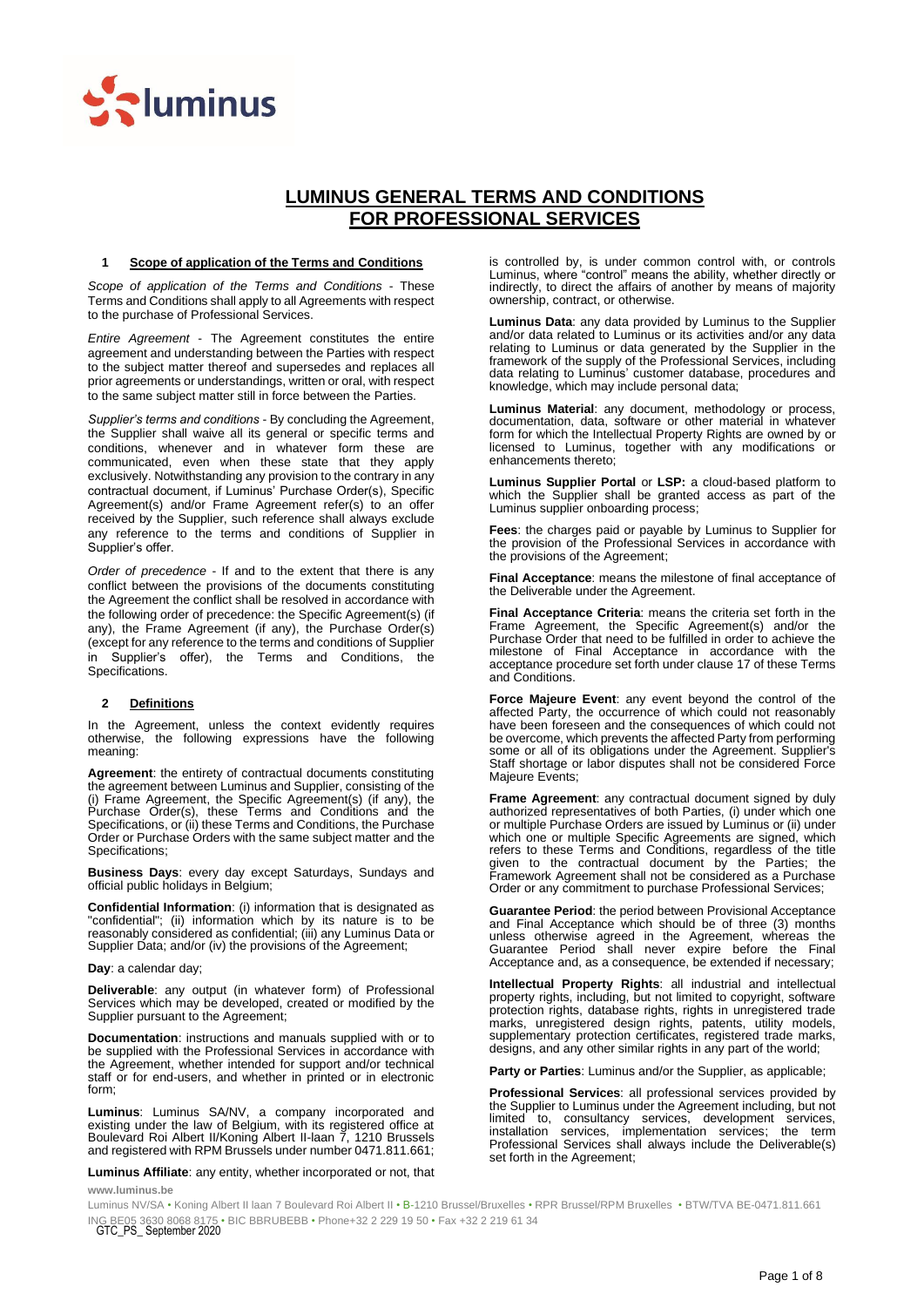

**Provisional Acceptance**: means the milestone of provisional acceptance of the Deliverable under the Agreement.

**Provisional Acceptance Criteria**: means the criteria set forth in the Frame Agreement, the Specific Agreement(s) and/or the Purchase Order that need to be fulfilled in order to achieve the milestone of Provisional Acceptance in accordance with the acceptance procedure set forth under claus[e 17](#page-5-0) of these Terms and Conditions.

**Purchase Order**: document sent by Luminus via the Luminus Supplier Portal and to be acknowledged by the Supplier in accordance with clause 8.1, which sets out the Professional Services purchased under the Agreement and which refers to these Terms and Conditions;

**Specifications**: the contractual and/or technical specifications with respect to the Professional Services purchased by Luminus, including but not limited to service level agreements, statement of works and technical details, which are stated (i) in (a) document(s) referred to in the Purchase Order(s), the Specific Agreement(s) and/or Frame Agreement which, and/or (ii) in the Purchase Order itself;

**Specific Agreement**: any contractual document signed by duly authorized representatives of both Parties which refers to a Frame Agreement and under which one or multiple Purchase Orders are issued by Luminus, regardless of the title given to the contractual document by the Parties.

**Supplier**: the natural or legal person or association with whom Luminus has concluded the Agreement, as indicated in the Frame Agreement, the Specific Agreement(s) and/or the Purchase Order(s);

**Supplier Data:** any data provided by Supplier to Luminus and/or data related to Supplier or its activities and/or any data relating to Supplier or data generated by Luminus in the framework of this Agreement, including data relating to Suppliers' customer database, procedures and knowledge, which may include personal data;

**Supplier Material**: any document, methodology or process, documentation, data, software or other material in whatever form for which the Intellectual Property Rights are owned by or licensed to Supplier;

**Staff**: those persons employed or engaged by the Supplier on a self-employed basis from time to time to provide the Professional Services. The definition of "Staff" will also include the staff of any subcontractor of Supplier appointed under the Agreement who are providing the Professional Services from time to time;

**Terms and Conditions**: the terms and conditions set forth in this document.

### **3 Object and performance of the Agreement**

The Supplier agrees to provide to Luminus the Professional Services strictly in accordance with the provisions of the Agreement.

### <span id="page-1-0"></span>**4 Amendments to the Agreement**

When Luminus, before or during the performance of the Agreement, wants to change the content of the Agreement, it notifies the Supplier as soon as possible. Parties must, within a reasonable period of time, but in any case not exceeding thirty (30)) Days after the date of receipt of the aforementioned notification, try to reach an understanding about these changes to the Agreement, which can only be materialized in writing (i) by the issuance by Luminus of an addendum to the relevant Agreement(s), and/or (ii) by the signature of an addendum to the relevant Frame Agreement and/or Specific Agreement(s) by duly authorized representatives of both Parties.

# **5 Relief event**

The Supplier shall notify Luminus in writing without delay (and in any case no later than within ten (10) Business Days after Supplier has become aware or should reasonably have been aware of any non-compliance by Luminus) if Luminus fails to, or threatens to fail to, comply with any of its obligations under the Agreement. This notification shall be addressed according to the specific rules on governance or to the contact person, as mentioned in the Agreement. Unless Supplier has duly notified Luminus of this in the manner as stated above, and has used all reasonably efforts to perform its obligations (and/or mitigate the impact of Luminus' failure), Supplier cannot invoke such noncompliance by Luminus in order to justify non-compliance with any of its own obligations.

# <span id="page-1-1"></span>**6 Fees, invoicing and payment**

6.1 *Fees* - In consideration for the due and proper provision of the Professional Services, Luminus agrees to pay the Supplier the Fees as set out in the Agreement.

The Fees (i) can only be changed in accordance with clause [4](#page-1-0) of the Terms and Conditions (with the exception of indexation as stated below); (ii) include all costs and expenses incurred by the Supplier, its Staff and its subcontractors (if any) in the performance of the Agreement; and (iii) include all taxes, duties and other royalties, and are exclusive of value added tax.

For Professional Services based on a single daily rate or multiple rates according to profile based rate cards and if the duration of the Agreement, including all extensions, exceeds one (1) year, Supplier has the right to adjust the rates yearly on January 1<sup>st</sup> on the basis of the following formula:  $P1 = P0 * (0,2)$  $+ 0.8$  \* I1/I0) (where P1 = the new periodical Fee (e.g.: hourly, daily or monthly),  $P0 =$  the initial periodical Fee,  $11 =$  the Agoria index for wages of the month of December before the price increase and  $I0 =$  the Agoria index for wages of the month in which the concerned Services concerned came into force). This paragraph does not apply to existing Purchase Orders but only upon extension of Time and Material Purchase Orders or upon agreement of new specific agreements under a frame agreement. Supplier shall not be entitled to make any other price increase or indexation.

Unless otherwise agreed in the Agreement and only at the specific prior written request or prior written approval from Luminus, in case of (i) overtime outside normal business hours (normal business hours = 7am-7pm on weekdays) or on a Saturday, the Supplier is requested to charge that overtime at 120% of the agreed daily rates and (ii) overtime on a Sunday or on Belgian public holidays, the Supplier is entitled to charge that overtime at 150% of the agreed daily rates.

Unless otherwise agreed in the Agreement and only at the specific prior written request or prior written approval from Luminus, in case of on call duty outside normal business hours as stated above and for a minimum duration of 2 subsequent hours, the Supplier is entitled to receive a fixed fee of 60 EUR per day on which such on call duty is requested.

No amounts will be payable to the Supplier for the provision of Professional Services unless and to the extent expressly provided in the Agreement and unless ordered by means of a Purchase Order sent to the Supplier.

The Fees for the provision of Professional Services shall be deemed to include (i) any services, functions and responsibilities (including incidental services, functions or responsibilities) not expressly specified in the Agreement as within the scope of Supplier's responsibilities, but reasonably and necessarily required for, or inherently related to, the proper performance and provision of the Professional Services; (ii) any assistance Luminus may reasonably request in respect of the supply and/or receipt of the Deliverable(s) and/or the Professional Services.

**www.luminus.be**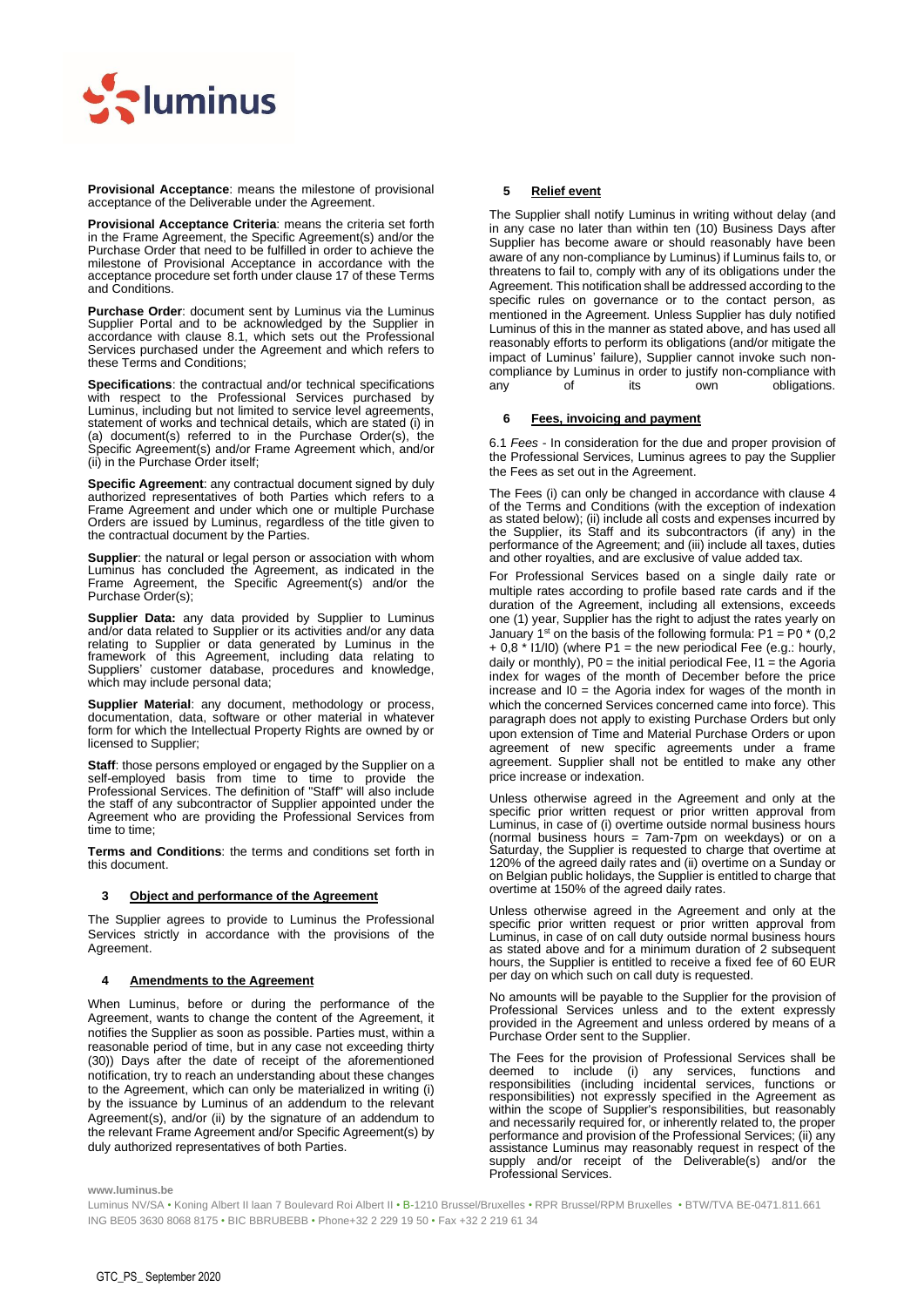

6.2 *Invoicing* – All exchanges and communication between Luminus and the Supplier with respect to invoicing and related documentation under the Agreement shall take place via the Luminus Supplier Portal (LSP). The Supplier will submit via the LSP the Fees to be invoiced for the performance of its obligations under the Agreement, the time reports (if applicable) and a description of the performed tasks and, if applicable, the Documentation to Luminus for approval prior to actual invoicing. After approval by Luminus via the LSP, the Supplier will send the invoice toLuminus via the LSP.

The Supplier shall invoice Luminus in accordance with the payment schedule and provisions set out in the Agreement.

6.3 *Payment* - Undisputed invoices submitted in accordance with claus[e 6](#page-1-1) are payable within seventy-five (75) Days as from the end of the month in which the invoice is received.

The Supplier may verify the payment status of its invoices via the LSP. If any payment to the Supplier is delayed, the Supplier shall notify Luminus either by registered letter accompanied by a copy of the relevant invoice, or via the LSP. If Luminus fails to pay the undisputed invoice or part thereof within thirty (30) Business Days of receiving such notice, then the Supplier will be entitled to charge interest to an outstanding amount at a rate equal to the interbank offered rate for one month in the euro zone (EURIBOR-one month). The interbank rate applicable shall be the rate in force on the last Business Day of the month preceding the month of issue of the invoices, increased by 3 interest points.

Payment by Luminus will not affect any claims or rights which Luminus may have against the Supplier. Payment will not amount to any admission by Luminus that the Supplier has satisfactorily performed its obligations under the Agreement. If, after payment, should appear that the invoices were not correct, the Supplier must make the corrections, up to three (3) years retroactively.

6.4 *Fixed price* – Except as otherwise agreed between the Parties in the Agreement, the Fees for the provision of Professional Services are deemed to be at a fixed price for the entire term of the Agreement including any extension/renewal of the Agreement.

6.5 *Training* – The Parties agree that time spent by Supplier and/or Supplier's Staff on training including but not limited to training courses, project inductions, refresher trainings or acclimation programs, (i) shall never be considered as Professional Services and (ii) shall never be invoiced to Luminus. All costs and charges in relation to such training shall always be at Supplier's exclusive charge.

# **7 Follow-up agreements and Luminus Affiliates**

7.1 *Follow-up agreements* – Supplier commits, at Luminus' request, to negotiate in good faith with Luminus to enter into follow-up agreements that are in relation to the Agreement and to propose conditions that are at least at arm's length with the conditions in the related Agreement.

7.2 *Luminus Affiliates* – Supplier expressly authorizes Luminus Affiliates to make reference to and use this Agreement without having to negotiate new conditions. For this purpose any reference to Luminus will be interpreted as a reference to the Luminus Affiliate.

# **8 Term and termination**

8.1 *Term* - The Agreement shall enter into force (i) at the moment the Frame Agreement is signed or (ii) if no Frame Agreement is signed, at the moment the Purchase Order is acknowledged by the Supplier in accordance with this clause 8.1, or (iii) if no Frame Agreement is signed but multiple Purchase Orders have the same subject matter, at the moment the first Purchase Order of these related Purchase Orders is acknowledged by the Supplier in accordance with this clause 8.1. The Supplier shall confirm, via the Luminus Supplier Portal, his acknowledgment of the Purchase Order within the timeperiod specified therein, or within 5 (five) calendar days if no such period is specified. If the Supplier's acknowledgment is not confirmed within such time-limit, the Purchase Order will be deemed unconditionally accepted by the Supplier. In case of time and material based Professional Services, Luminus shall be entitled to extend the initial term of the Agreement for a maximum additional period of twelve (12) months by sending to the Supplier a written notice at least one (1) month before the end of the initial term of the Agreement.

8.2 *Termination for convenience* - If the Agreement indicates an undefined term, Luminus may terminate the Agreement, in whole or in part, for convenience at any time upon providing thirty (30) Days' notice without any compensation being due to the Supplier. Unless otherwise agreed by Luminus in writing, if the Agreement indicates a defined term, Luminus may terminate the Agreement, in whole or in part, prior to its expiration for convenience at any time upon providing thirty (30) Days' notice without any compensation being due to the Supplier.

8.3 *Termination for cause* - Either Party may terminate the Agreement immediately, without intervention of a judge, by written notice to the other Party, if the other Party (i) fails to remedy its breach of its obligations under the Agreement within thirty (30) Days of receipt of written notice of the breach; (ii) commits a breach of the Agreement and the breach is not capable of remedy; or (iii) ceases to trade or is unable to pay its debts as they fall due, makes an arrangement with its creditors or goes into administration, receivership, liquidation (other than as part of a solvent reorganisation), bankruptcy, judicial factory or any analogous insolvency proceedings in any jurisdiction.

8.4 *Consequences of termination* - Termination by Luminus in accordance with the terms of the Agreement or termination by the Supplier in violation of the terms of the Agreement shall not give rise to any obligation to compensate the Supplier other than for the Services ordered and delivered before the termination of the Agreement or to pay any penalty on behalf of Luminus.

Upon termination of the Agreement, for any reason whatsoever, the Supplier shall immediately and promptly (i) vacate and restore to their original state Luminus' premises; and (ii) return to Luminus any Luminus Data, Luminus Material, Deliverables in the process of producing, Documentation, Luminus' Confidential Information etc.

8.5 *Exit assistance and Business continuity* - Upon termination of the Agreement for whatever reason, Supplier shall use its best endeavours to cooperate with Luminus and to assist Luminus during and for the purpose of (i) the migration of Luminus Data, Luminus Material, Documentation and all other data in which Luminus have proprietary or license rights, and (ii) business continuity. Except if the Agreement is terminated following cause of the Supplier or for convenience by the Supplier (if explicitly foreseen), the reasonable costs for such exit assistance will be borne by Luminus. Prior to the exist assistance, both Parties must agree on the costs for such exit assistance, if possible, based on the Supplier's rate cards.

### **Force Majeure and hardship**

9.1 *Force Majeure* - Neither Party will be liable for any delay in performing their obligations under the Agreement where such delay is directly caused by a Force Majeure Event that has been notified to the other Party in writing as soon as reasonably possible the other Party of the reasons for the delay and the likely duration of the delay. The latter Party may, if that delay continues for more than one (1) month, terminate the

**www.luminus.be**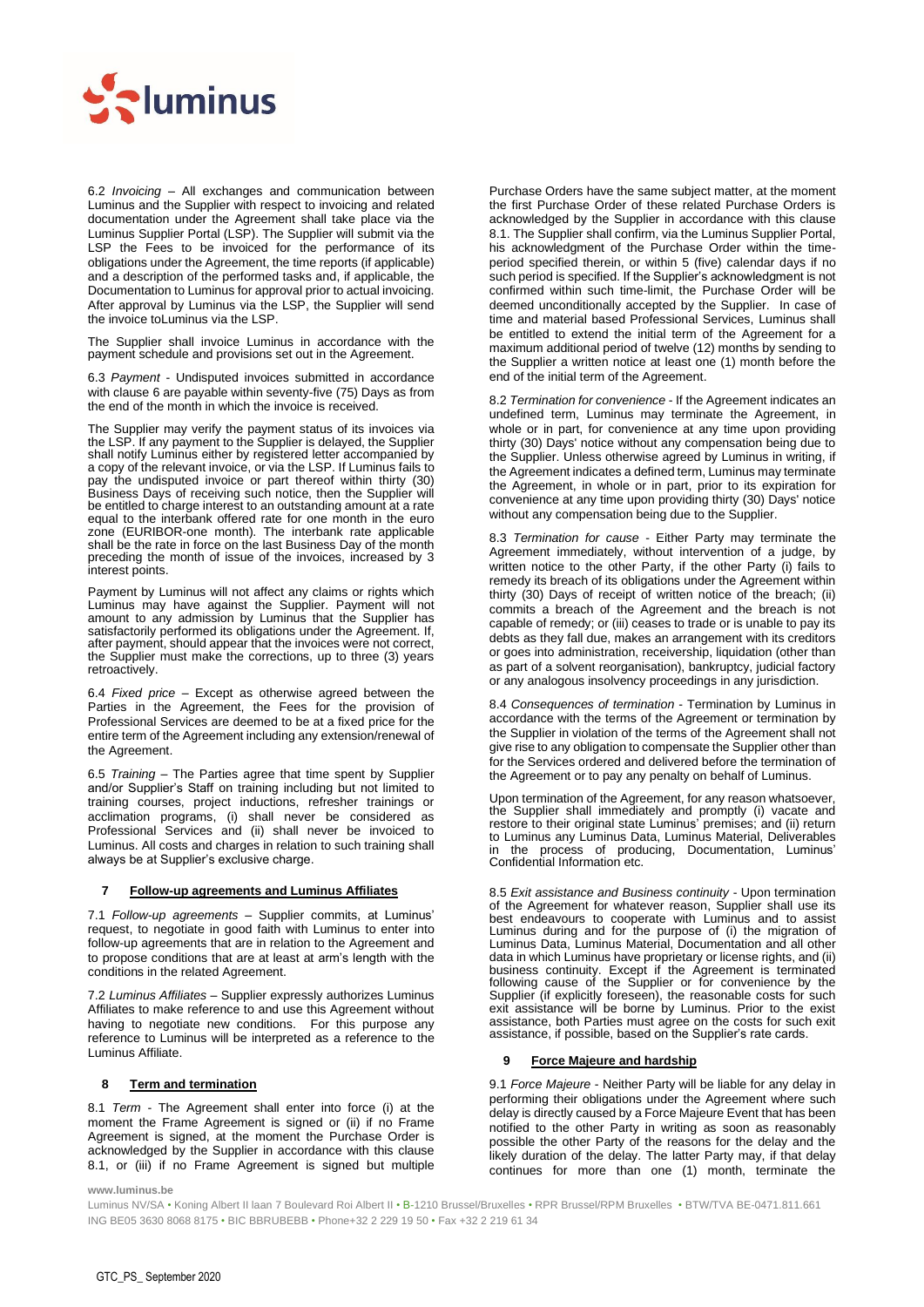

Agreement immediately, in whole or in part, by giving notice in writing to the affected Party without any compensation or indemnity being due to the affected Party.

9.2 *Hardship* - In the event of unforeseen circumstances, the consequences and effects of which (i) are fundamentally different to what was contemplated by Luminus at the time of entering into Agreement and (ii) prejudicing Luminus' commercial and/or financial interests, Luminus reserves the right to demand a global revision of the Agreement. If, after a period of one (1) month from the revision request, the Parties do not reach an agreement on the amendment of the Agreement, Luminus may, without compensation or notice, unilaterally terminate the Agreement wholly or partially with immediate effect and without any indemnity, cost or expense.

# <span id="page-3-0"></span>**10 Intellectual Property Rights**

10.1 *Luminus Material* - Luminus (and/or its third party licensors) shall retain all rights (including Intellectual Property Rights), title and interest in Luminus Material. The Supplier shall have no rights in Luminus Material, except for the non-exclusive and non-transferable right to use Luminus Material only as is strictly necessary for the performance of the Agreement.

10.2 *Supplier Material* - The Supplier (and/or its third party licensors) shall retain all rights (including Intellectual Property Rights), title and interest in the Supplier Material.

10.3 *Supplier warranty* - The Supplier declares that it is the rightful owner of the Intellectual Property Rights to all Professional Services (including Deliverables) under the Agreement, and that it is entitled to assign or license those rights in accordance with the terms of the Agreement. If those Intellectual Property Rights are the property of third parties, the Supplier shall inform Luminus thereof in advance and guarantees that it has requested and obtained those third parties' written authorisation to grant to Luminus the assignment or license of their Intellectual Property Rights in accordance with the terms of the Agreement. The Supplier shall be solely responsible for taking the necessary steps, under the laws and regulations in force, to ensure the opposability to third parties of the assignments or licenses granted to Luminus by the Supplier or by such third parties. The Supplier guarantees that the Professional Services purchased under the Agreement and used by Luminus' for its intended purpose do not infringe any third party's rights including third party's Intellectual Property Rights.

10.4 *Indemnification* - The Supplier shall defend and indemnify at its own expense Luminus against any claim, loss, damage or cause of action based on an infringement of any third party's Intellectual Property Rights by the Professional Services.

The Supplier will have sole control of the defence and defend at its sole expense Luminus against any suits or proceeding arising out of the foregoing. The Supplier shall obtain Luminus' prior authorisation for any decision having an impact on Luminus' image or involving any consequences whatsoever for Luminus.

If the Professional Services are subject to an action for infringement from a third party such as mentioned above, the Supplier shall, at its own expenses and within a reasonable timeframe to be agreed by Luminus in light of the impacts caused by such action on Luminus' commercial and operational use of the Professional Services, either (i) procure for Luminus the right to continue using the Professional Services, or (ii) modify the Professional Services or replace the Professional Services by a non-infringing functional equivalent. If such is not feasible within the timeframe agreed by Luminus, Luminus may immediately terminate the Agreement for breach without court intervention upon written notice and the Supplier shall refund to

Luminus any amounts paid under the Agreement without prejudice to any damages that Luminus could claim.

Supplier shall not be held liable if the infringement of the third party's Intellectual Property Rights is exclusively based on one of the following situations: (i) modification of any Professional Services by parties not authorized by Supplier, (ii) use of any Professional Services in combination with other products prohibited by Supplier, or (iii), Luminus' continued use of Professional Services after having received written notice from Supplier to discontinue only to the extent that such notice has been made in accordance with the terms of the Agreement.

10.5 *Intellectual Property Rights in the Deliverable* – Unless otherwise agreed in the Agreement, without prejudice to clause [10,](#page-3-0) the Supplier assigns, worldwide and perpetually, as from the date of creation the ownership and Intellectual Property Rights in all Deliverables to Luminus, such that Luminus has the sole right to obtain, hold and renew, in its own name and/or for its own benefit, Intellectual Property Rights or other titles in respect of such Deliverables. Without limiting the generality of the foregoing, in the event the Deliverables contain Supplier Material, the Supplier will grant to Luminus a perpetual, worldwide, non-exclusive, transferable, sublicenseable and non-revocable license to use, copy, modify, and adapt the Supplier Material as incorporated into the Deliverable so as to gain the full benefit of the Professional Services and Deliverables provided by the Supplier.

10.6 *Third party material* - The Supplier shall not incorporate any third party material in any Deliverable unless Luminus has expressly agreed to the same. In such event, the Supplier shall ensure that it is able to grant and does then grant to Luminus a license in the same terms as set out in clause 10.5 save as may expressly be agreed to the contrary in the Agreement.

# <span id="page-3-1"></span>**11 Luminus Data and personal data**

11.1 Luminus Data shall be considered private and confidential. Luminus shall retain all rights, title and interest in Luminus Data.

As part of the provision of the Professional Services and for the entire duration thereof, Supplier will be led to process (use, modify, store, …) personal data within the meaning of applicable data protection law and the Regulation (EU) 2016/679 of the European Parliament and of the Council of 27 April 2016 on the protection of natural persons with regard to the processing of personal data and on the free movement of such data, and repealing Directive 95/46/EC.

With respect to such processing, Supplier shall:

(a) process such personal data only for the specific fulfilment of its contractual obligations arising from the Agreement and in accordance with Luminus' documented instructions,

(b) only process such personal data in a Member State of the European Union or European Economic Area, unless specifically authorised in writing by Luminus;

(c) ensure that persons authorised to process such personal data have committed themselves to confidentiality or are under an appropriate statutory obligation of confidentiality;

(d) implement appropriate technical and organisational measures to ensure a level of security appropriate to the risk, taking into account in particular the risks that are presented by processing, in particular from accidental or unlawful destruction, loss, alteration, unauthorised disclosure of, or access to personal data transmitted, stored or otherwise processed, and ensure that any natural person acting under the authority of Supplier who has access to personal data does not process them except on instructions from Luminus, unless he or she is required to do so by Union or Member State law;

(e) respect the following conditions for engaging another processor:

**www.luminus.be**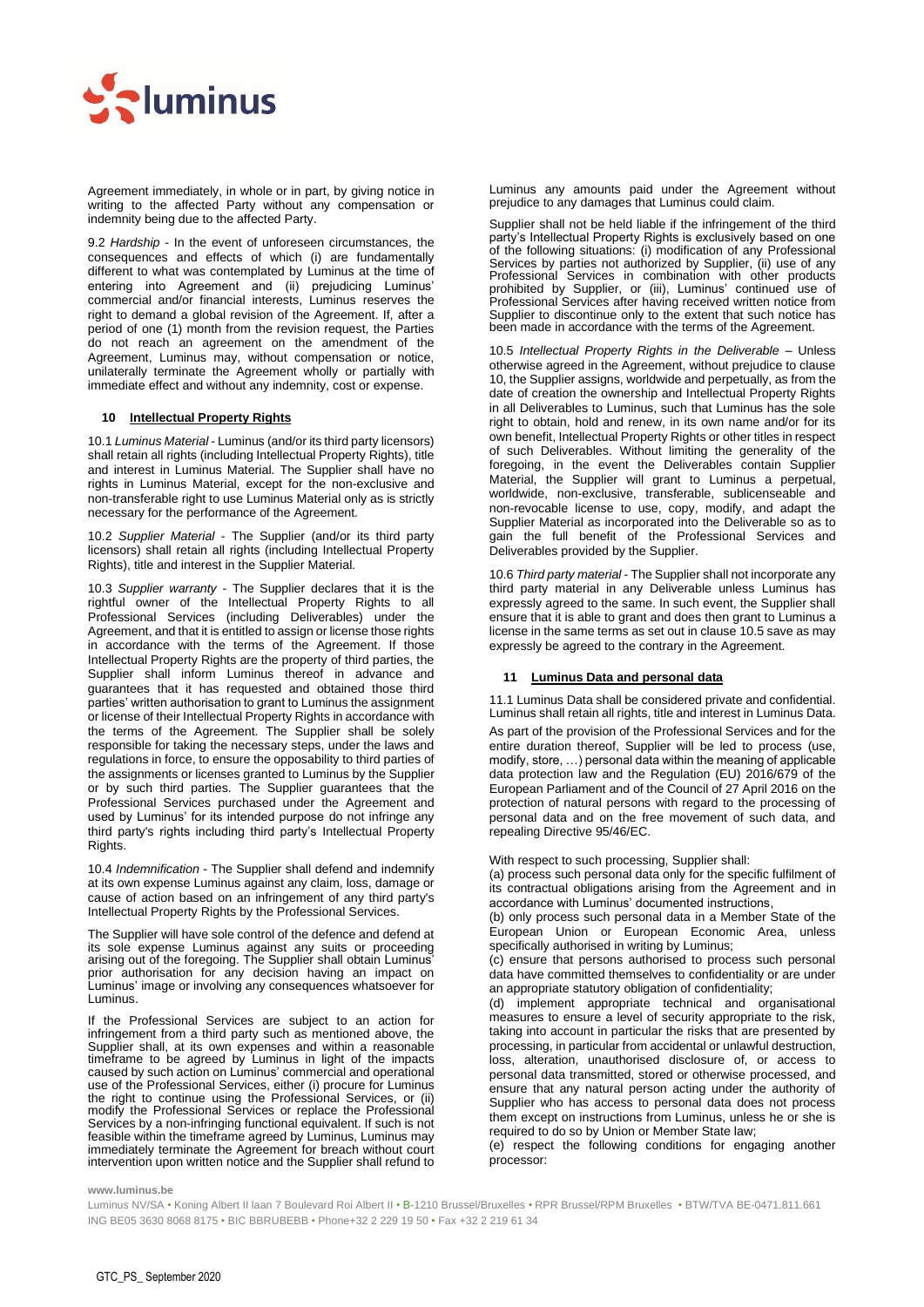

- Supplier shall not engage another processor without prior specific or general written authorisation of Luminus. In the case of general written authorisation, Supplier shall inform Luminus of any intended changes concerning the addition or replacement of other processors, thereby giving Luminus the opportunity to object to such changes.
- Where Supplier engages another processor for carrying out specific processing activities on behalf of Luminus, Supplier shall impose on that other processor the same data protection obligations as set out in this Clause 11, by way of a contract or other legal act under Union or Member State law. Where that other processor fails to fulfil its data protection obligations, Supplier shall remain fully liable to Luminus for the performance of that other processor's obligations.

(f) taking into account the nature of the processing, assist Luminus by appropriate technical and organisational measures, insofar as this is possible, for the fulfilment of Luminus's obligation to respond to requests for exercising the data subject's rights under applicable data protection legislation;

(g) taking into account the nature of processing and the information available to Supplier, assist Luminus in ensuring compliance with the obligations under applicable data protection legislation in relation to security of processing, to the notification of any breach of personal data to supervisory authorities and data subjects where relevant, to the carrying out of data protection impact assessments where required and to prior consultation of the supervisory authority;

(h) at the choice of Luminus, delete or returns all such personal data to Luminus after the end of the provision of the Professional Services and delete existing copies unless European Union or Member State law requires storage of the personal data;

(i) make available to Luminus all information necessary to demonstrate compliance with these obligations and allow for and contribute to audits, including inspections, conducted by Luminus or another auditor mandated by Luminus.

The Supplier shall indemnify Luminus for claims of any third party that arise as a result of Supplier's breach of this claus[e 11](#page-3-1) and the applicable European and Member State law and regulation regarding data protection and/or privacy.

11.2 the Supplier represents and warrants, including for any (parts of a) Deliverable created prior to the signing of this Agreement, that it has complied with the ENISA principles of privacy by design and has integrated them to the extent relevant within the Deliverable.

To the extent that any (part of a) Deliverable is created subsequently, the Supplier shall comply with such principles in their creation or configuration.

Upon delivery of any Documentation related to the Deliverable in accordance with this Agreement and at the latest upon submission of the Deliverable for Luminus's approval, the Supplier shall provide Luminus with a report documenting how each such ENISA principle (to the extent relevant) is taken into account in the Deliverable and its configuration.

# <span id="page-4-2"></span>**12 Liability**

Notwithstanding any provision to the contrary in the Agreement, nothing in the Agreement excludes or limits either Party's liability for (i) fraud, wilful misconduct, gross negligence, damage to material or real property (real estate and tangible property), death and/or bodily injury, and (ii) Supplier's non-compliance with clause[s 10,](#page-3-0) [11,](#page-3-1) [14](#page-4-0) and [16.](#page-4-1)5 of the Terms and Conditions.

Without prejudice to the first paragraph of this clause [12,](#page-4-2) the total liability of either Party to the other shall not exceed the greater of (i) one million euros (1.000.000 EUR), or (ii) the Fees under the Agreement.

Without prejudice to the first paragraph of this clause [12,](#page-4-2) neither Party shall be liable to the other for loss of profit or revenue, loss of customers or business interruption costs.

# **13 Insurance**

The Supplier warrants that, during the entire term of the Agreement, it has taken out insurance to cover its general liability (including without limitation public liability, contractual liability and liability for property and personal injury) in the context of the performance of the Agreement. The Supplier also warrants that this insurance is contracted with a respectable insurance company and for amounts normally practicable in the sector. Upon request of Luminus, the Supplier shall furnish to Luminus a certificate of insurance evidencing such coverage.

### <span id="page-4-0"></span>**14 Confidentiality**

The Parties undertake to keep strictly confidential and safe all Confidential Information. Without the disclosing Party's prior written consent, the receiving Party shall not use, copy, adapt, alter, disclose or grant access to Confidential Information, except to its personnel, authorized subcontractors or other third parties to the extent required to perform its obligations under the Agreement provided that these persons have been instructed as to the confidential nature of the Confidential Information and have been informed of their obligations of confidentiality that are no less onerous than those described in this clause [14.](#page-4-0) The receiving Party shall promptly notify the disclosing Party of any unauthorised possession, use or knowledge, or attempt thereof, of the Confidential Information by any third party of which the receiving Party becomes aware.

The receiving Party shall return or destroy all Confidential Information it received in connection with the Agreement upon request of the disclosing Party within thirty (30) Days of such request and, in the case of destruction of Confidential Information, certify, on reasonable notice, that such destruction has taken place.

The Supplier and Supplier's Staff shall agree in writing that Supplier's Staff must keep Confidential Information strictly confidential in accordance with the terms and conditions of the Agreement. Supplier shall provide Luminus with a copy of the written agreement with its Staff at Luminus' first request

The obligations of the receiving Party under this claus[e 14](#page-4-0) shall be valid for the duration of the Agreement and shall remain in effect five (5) years after the Agreement is terminated for whatever reason.

#### **15 Inspections and audits**

Subject to ten (10) Days prior notice and during normal business hours as stated above, Luminus and/or Luminus' supervising authorities or auditors have the right to conduct an audit, with a maximum of one (1) per calendar year, in order to ascertain whether the Supplier fulfils and is able to fulfill its obligations towards Luminus, more particularly with regard to the quality, state and nature of the Professional Services to be provided and their timely delivery and/or provision. Any direct costs related to the inspection and audits shallshall be borne by Luminus, unless the audit reveals a breach of its obligations by Supplier.

### <span id="page-4-1"></span>**16 Supplier and Supplier Staff**

*16.1 Authority and obligations* - In no case shall Luminus exercise, or be deemed to exercise, a partial or complete employer's authority on members of the Staff. The members of the Staff shall never receive instructions from Luminus (other than general guidelines relating to well-being at the work place and safety) concerning the actual execution of the Agreement.

**www.luminus.be**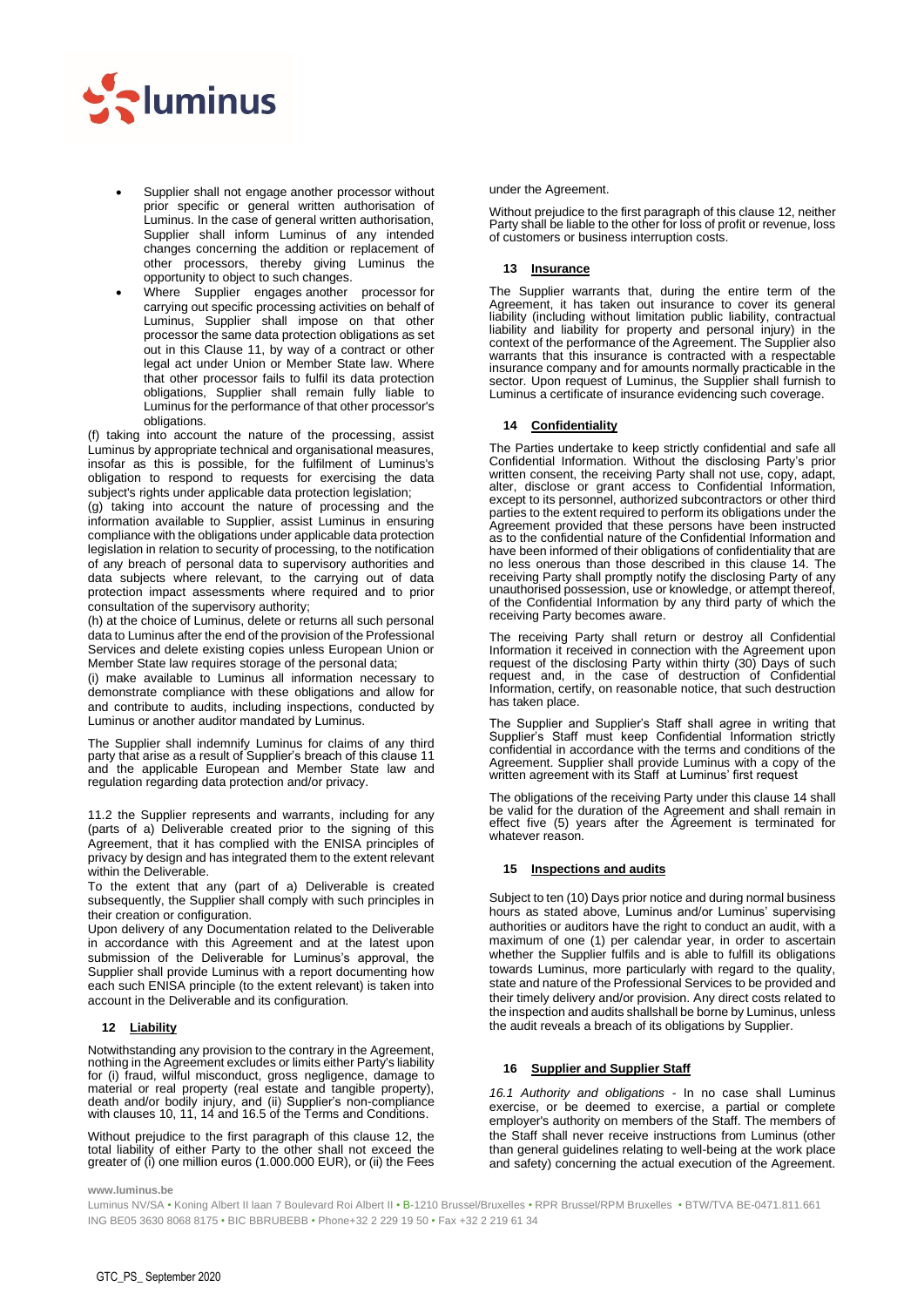

Notwithstanding the above, in application of article 31 of the Act of 24 July 1987 on temporary and interim work as well as the putting of workers at the disposal of third-party users, Luminus shall be entitled to give instructions to the Supplier's employees solely in connection with the execution othe Agreement with regards to the technical, operational and practical aspects (including "well-being at work place / safety" aspects) of the performance of the Professional Services, which (i) include planning and scheduling the Professional Services, opening and closing times of Luminus site/workplace, access to Luminus locations, premises and/or facilities, access to Luminus IT infrastructure and related IT security processes, and (ii) can be listed further in writing without a need for an amendment of the Agreement. The Parties acknowledge that giving such instructions will not be considered exercising any employer's authority by any means. In case a Supplier or a member of its Staff is providing the Professional Services on a self-employed basis, they shall not receive any instructions from Luminus (other than general guidelines relating to well-being at the work place and safety) in relation to the provision of the Professional Services, nor will Luminus perform any complete or partial employer's authority.

*16.2 Supplier's representation* - The Supplier warrants that no member of the Staff shall, under any circumstance or at any time, be presented or considered as an employee of Luminus. As a consequence, no member of the Staff or any Supplier will be able to initiate a claim against Luminus based on any alleged employer's authority.

*16.3 Social security, tax, Limosa* - The Supplier shall be solely responsible for the payment of social security contributions and taxes related to himself or the members of the Staff. The Supplier shall complete the obligations with respect to foreign Staff members, including the Limosa obligations and Supplier will comply with every current and future obligation regarding its activities in Belgium. Particularly, in order to guarantee the implementation of the Agreement, the Supplier will be responsible for this affiliation to ONSS in Belgium and will have to comply with every corresponding obligation with regard to his Staff in Belgium. Moreover, the Supplier shall respect the applicable legislation regarding the employment and residence of non-EU nationals: the Supplier will, inter alia, perform the legal duties relating to the assignment in Belgium of foreign Staff members (for example the Law of 11 February 2013 on sanctions and measures towards employers of illegal foreign nationals) or foreign self-employed workers (for example the said Limosa obligation); the Supplier will also strictly comply with the legislation on residence in Belgium and the work permits. More specifically, the Supplier confirms explicitly that it and/or any of its subcontractors do(es) not and shall not employ any undocumented individual (i.e. any individual not holding valid work and/or residence permits, authorising them to work and reside in Belgium).

*16.4 Luminus' internal rules and policies* - The Supplier guarantees that the Staff will comply with Luminus' internal rules and policies, which are required to be respected for the good performance of the Professional Services, particularly as far as safety and well-being at work are concerned. The Supplier states and acknowledges that it has received every relevant document on this subject from Luminus.

*16.5 Indemnification* - The Supplier shall indemnify, defend and hold Luminus harmless from and against any and all third party claims, liabilities, losses, and expenses associated with any infringement of this clause 16 by itself and/or its subcontractor and/or any member of their Staff. The Supplier shall be fully responsible for the management of, and the acts and omissions of, all Staff in the provision of the Professional Services and shall indemnify Luminus in relation to any liabilities it incurs in relation to any such acts or omissions.

*16.6 Quality and replacement* - The Supplier undertakes that it will only use technically competent and properly trained and qualified persons as Supplier Staff in the provision and performance of the Professional Services. The Professional Services the Supplier provides, the reports it drafts, the conclusion it draws, the advices it issues shall be done in compliance with the most stringent rules of good practice, with the description set out in the Agreement with all applicable legal and regulatory provisions, and within the set deadlines. The Supplier will render its Professional Services in continued and structured consultation with Luminus. Luminus and the Supplier will each appoint a contact person as authorized representative regarding the proper performance of the Professional Services.

In the event that the performance of the Professional Services by the Supplier is found to be unacceptable by Luminus, the authorized representative of Luminus will inform the authorized representative of Supplier in writing thereof. If so requested by Luminus, the Supplier will provide a replacement within five (5) Days of said notice.

The Supplier agrees to ensure a continuous assignment of Staff to perform Professional Services hereunder. Should a member of the Supplier's Staff assigned to performance of the Professional Services leave temporarily or permanently, the Supplier agrees to inform Luminus of such leaving and to replace such member promptly. Any removal or reassignment by the Supplier of its Staff assigned to perform Professional Services under the Agreement must be with one month's prior notice to and/or prior consultation with Luminus and the replacement Staff shall have substantially equivalent or better qualifications than the member of the Staff being replaced. Furthermore, the Supplier agrees to ensure that the transfer of knowledge between the person(s) newly assigned and the person(s) who may have left is correctly done, so that Luminus does not suffer in any way from the change of Staff. Luminus will not be charged for any replacement or costs related thereto –even if such a replacement has taken place in accordance with the above paragraphs – while the replacement acquires the necessary orientation and the Supplier shall indemnify Luminus against all liabilities that may arise as a result of such replacement. Supplier will bear all costs, expenses and charges in relation to the aforementioned replacement.

# <span id="page-5-0"></span>**17 Deliverable acceptance procedure**

17.1 *General provision* - If the Agreement indicates that a Deliverable shall be provided by Supplier to Luminus, the acceptance procedure set out in this clause [17](#page-5-0) shall apply. The Deliverable shall never be deemed to have been accepted tacitly.

17.2 *Provisional Acceptance* - The Provisional Acceptance Criteria shall be specified in the Frame Agreement, the Specific Agreement(s) and/or the Purchase Order. If Supplier believes that the Deliverable is ready for Provisional Acceptance, Supplier shall notify Luminus thereof and Luminus shall control within a reasonable period of time whether the Deliverable respect the Provisional Acceptance Criteria. If the Deliverable is not in conformity with Provisional Acceptance Criteria, Supplier shall immediately re-perform the Professional Services at its own costs in order to ensure that the Deliverable is in compliance with the Provisional Acceptance Criteria.

17.3 *Final Acceptance* - The Final Acceptance Criteria shall be specified in the Frame Agreement, the Specific Agreement(s) and/or the Purchase Order. If, at the end of the Guarantee Period, Supplier believes that the Deliverable is ready for Final Acceptance, Supplier shall notify Luminus thereof and Luminus shall control within a reasonable period of time whether the

**www.luminus.be**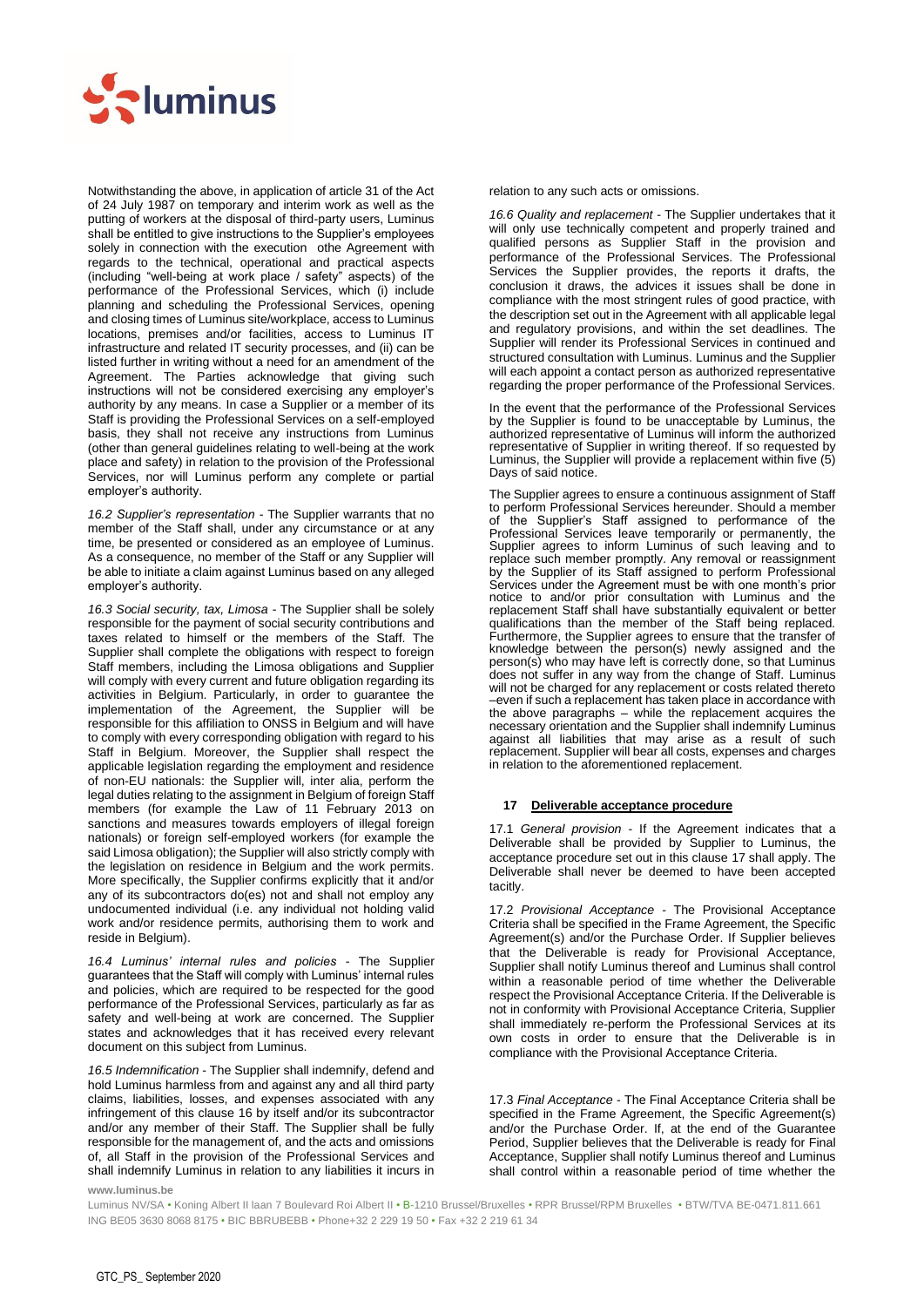

Deliverable respect the Final Acceptance Criteria. If the Deliverable is not in conformity with Final Acceptance Criteria, Supplier shall immediately re-perform the Professional Services at its own costs in order to ensure that the Deliverable is in compliance with the Provisional Acceptance Criteria.

17.4 *Termination* – If during two subsequent acceptance procedures, the same Deliverable is found not to be in conformity with the Provisional Acceptance Criteria and/or Final Acceptance Criteria, Luminus may, without prejudice to its other rights and remedies under the Agreement, terminate the Agreement, in whole or in part, without paying any indemnity to the Supplier for such termination.

# <span id="page-6-0"></span>**18 Service level agreement**

18.1 *General provision* - If the Agreement indicates that the Professional Services shall be provided by Supplier to Luminus in accordance with the services levels set forth in the service level agreement provided in the Specifications, the present clause [18](#page-6-0) shall apply.

18.2 *Fee reduction* – The Parties agree that a fee reduction shall not be the sole and exclusive remedy in relation to the missing service levels and shall be without prejudice to Luminus' other rights and remedies under the Agreement, including the right of Luminus to claim compensation for the actual damages suffered.. If the Supplier fails to provide the Professional Services in compliance with the service levels, Luminus shall be entitled, except otherwise agreed in the service level agreement, (i) to receive a Fee reduction on its next invoice equivalent to the amount of ten (10) % of the monthly Fee under the Agreement or (ii) to be reimbursed part of the Fees prepaid for the Professional Services equivalent to the amount of ten (10) % of the monthly Fee under the Agreement. The Parties agree that the fee reduction is not a private penalty but a reduction of the amounts due to the Supplier following the decreased value of the Services rendered by the Supplier.

18.3 *Reporting* – Supplier shall be obliged to provide Luminus on a monthly basis with a written report detailing the service levels achieved during the last month. If Supplier does not comply with this clause, the Supplier is deemed to have not complied with the service levels.

18.4 *Termination* - If during two subsequent months the Supplier does not comply with the service levels, Luminus may, without prejudice to its other rights and remedies under the Agreement, terminate the Agreement, in whole or in part, without paying any indemnity to the Supplier for such termination.

# **19 Professional Services warranty**

19.1 *Professional Services* - The Supplier warrants to perform the Professional Services (i) with the relevant and necessary expertise, diligence and professionalism; (ii) in accordance with the quality and industry standards that reasonably can be expected from a supplier active in the same field; (iii) strictly in accordance with the Agreement, including the Specifications including the service level agreement; and (iv) in accordance with any applicable laws and regulations.

19.2 *Remedy for breach of warranty* – Without prejudice to Luminus' other rights and remedies, for a breach of the Professional Services warranty, Supplier shall, at Luminus' sole choice: (i) re-perform the Professional Services at Supplier's sole costs, or (ii) refund the portion of the Fees paid by Luminus that relate to the non-conforming Professional Services.

**www.luminus.be** 19.3 *Business continuity* - Supplier will ensure that information and data, including Luminus Data, located in systems under its responsibility is properly backed up and also that arrangements

are made for recovery processes to be installed to minimize any potential disruption to Luminus' business. The Supplier is required to ensure that proper measures are in place to enable continuation of Professional Services in the event of unexpected disruptive events.

### **20 Corporate Social Responsibility**

20.1 *Environmental clause* - To respond to sustainable development issues, Luminus has set the target of controlling environmental impact and maintaining NF EN ISO 14001 certification for all its activities (IT, production, distribution, engineering, etc.).

Under its environmental policy, Luminus has undertaken commitments, particularly for:

- saving non-renewable resources;
- preventing pollution and controlling greenhouse gas emissions;
- improving health and safety.

In particular, Luminus is a stakeholder in this approach for continuous improvement by also maintaining ISO 14001 certification for its main sites.

Luminus has therefore undertaken, in the process of contracting and execution of its contracts, to identify the key points regarding respect for the environment and in particular those relating to waste control and the use of chemical products.

As a result, the Supplier shall be reminded, and shall pass this on to its subcontractors and suppliers, that the execution of the Agreement must strictly comply with the applicable regulations in that respect.

As part of its duty as an advisor to Luminus and to allow Luminus to respect its commitments regarding ISO 14001 certification, the Supplier is also requested, in the context of execution of the Agreement, to send to Luminus any relevant information regarding respect for the environment (existing commitments, planned action for progress, reduction or prevention of impacts obtained, etc.) and to warn Luminus of any circumstance likely to have a significant impact on the environment.

The duty of advisor, like the obligations required of the Supplier pursuant to the present clause, shall be assessed with regard to and within the limits of the missions entrusted to Supplier in accordance with its specific competences.

20.2 *Social clause* - According to its commitments on ethics, Luminus has particularly obliged itself to respect the fundamental principles and rights stated in the United Nations Declaration of Human Rights, the European Union Charter of Fundamental Rights and the Conventions made under the International Labour Organization. In this context, Luminus applies these principles –and, particularly, those relating to child labour and forced or obligatory labour– to its purchases.

The Supplier declares that he shall adhere to the fundamental principles and rights stated above. The Supplier shall respect and implement the industrial and human resources required to ensure their application, by its own Staff, its subcontractors and its suppliers. The Supplier shall also undertake to provide proof of their layout to Luminus at the latter's first request. Luminus reserves the right to verify, through a competent and authorized organization, that the working conditions that are applied by the Supplier, its subcontractors and its suppliers do not violate these principles.

20.3 *Commitment to integrity* - Luminus is committed to respect ethical behaviour in all its relationships with customers, suppliers and others. In return, Luminus expects ethical conduct of its partners. In particular, both Parties warrant to respect at all times all the applicable, national and international law relating to the combating of fraud and corruption in all of its forms, whether public or private, active or passive, by any person acting on their behalf, as well as any trade embargoes which